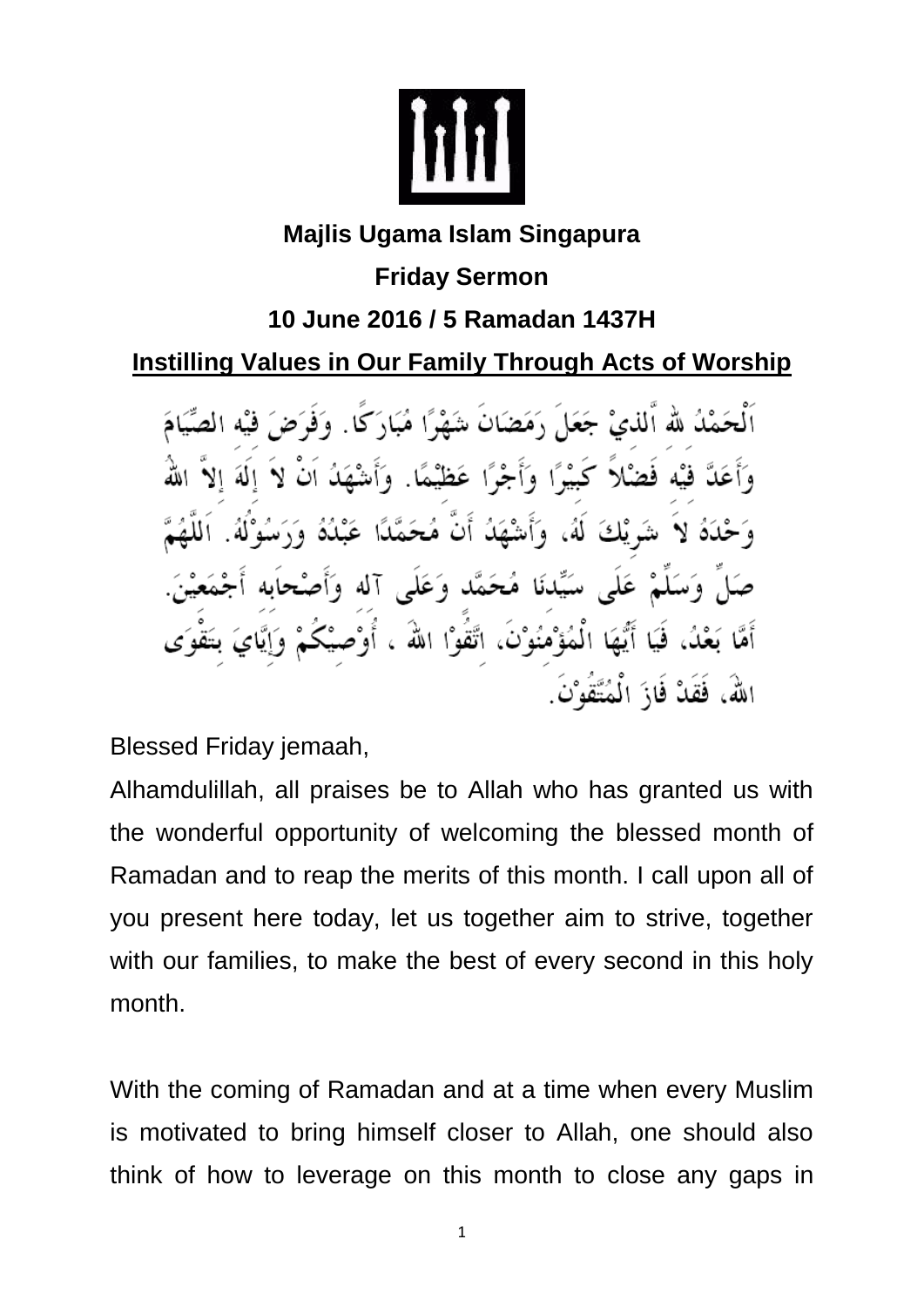one's relationship with one's family. How can our acts of worship that bring us closer to Allah, also strengthen our ties of kinship with our family?

We do not want to be among those who are diligent in performing acts of worship, fasting, performing terawih prayers throughout Ramadan, steadfastly seeking Allah's forgiveness and His paradise, yet we are fighting with our family members, breaking the ties that bind us together, or not speaking to one another, be it between siblings, parents or parent and children. This is a mistake of those who are fasting. When we allow for ties of kinship to be broken without any efforts to repair them, then it is feared that it will cause us to trip and fall at the gates of Allah's Paradise.

This is inline with the hadith of Prophet Muhammad s.a.w. which means: "*A person who breaks ties of kinship will not enter Paradise*". [Hadith reported by Imam At-Tirmidzi]

Jemaah,

Ramadan is the perfect opportunity for us to strengthen our relations with our family members. This is because, it is a tradition for Muslims here to meet up and break our fasts together with family members, friends and neighbours. After that, they will pray together and perform terawih prayers together or even shop together. All these activities can help the

2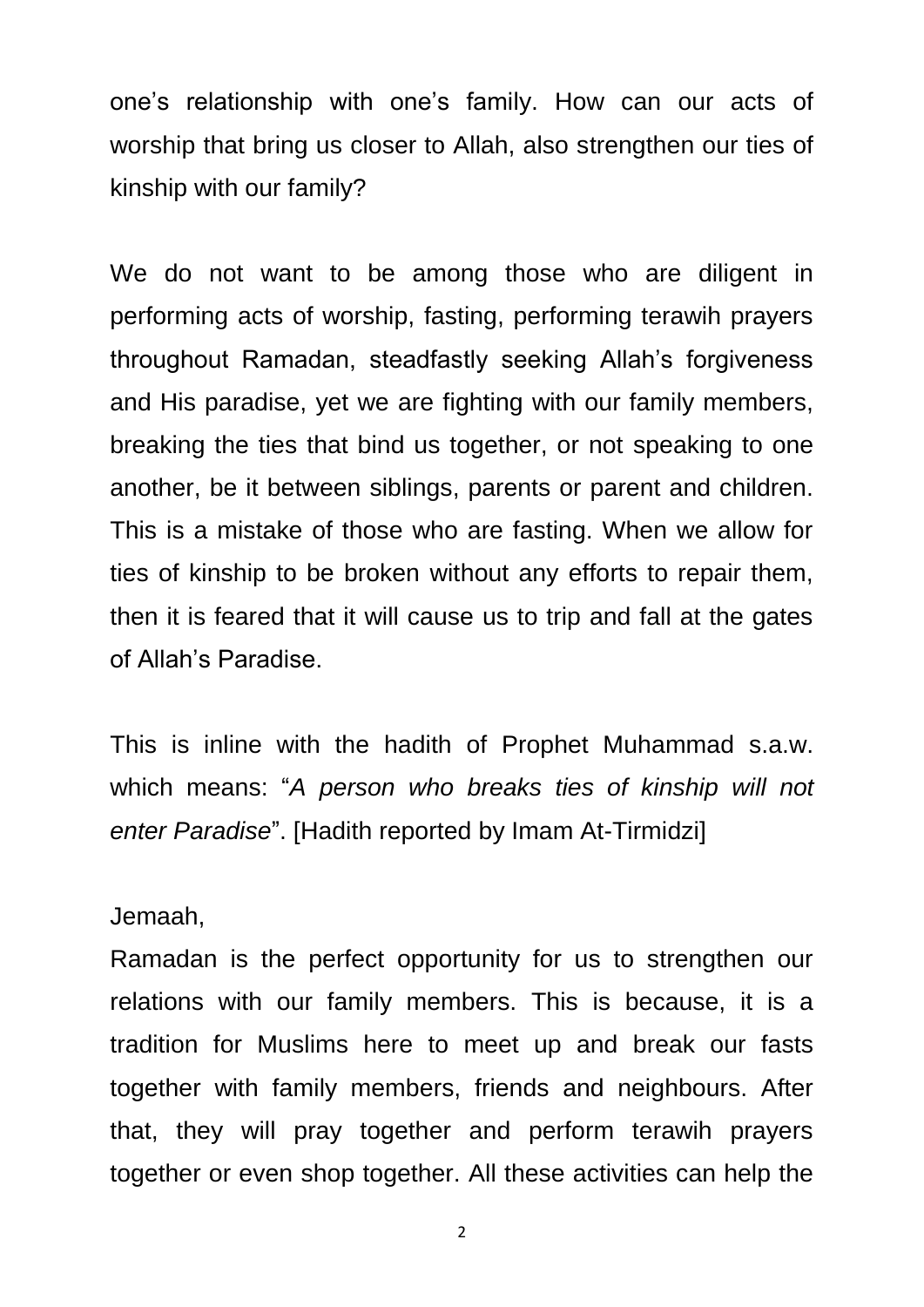family to spend time together and bring them closer to one another. Keep these memories dear to us. Insya Allah it will help us to remember and to always care for and love our family members.

## Jemaah,

For those of us who have ended our relationships with others, this is also a good time to rekindle that relationship. With the barakah of fasting, Ramadan is also the time when our hearts are softened.

Hence, Rasulullah s.a.w. mentioned that the doa of a person who is fasting will not be rejected because when a person is fasting, he is close to Allah s.w.t. Hence, it is fitting for a person to rekindle the broken ties of relationships during Ramadan.

Perhaps if we have not met or spoken for a long time, we can start by wishing each other greetings to celebrate Ramadan and to seek forgiveness from each other. This can be followed by sending food for breaking fast. Just as we hope Allah will forgive us in this blessed month, strive to find the space in our hearts to forgive those who may have wronged us.

Allah s.w.t. says in Surah ali-Imran, verses 133-134:

﴾ وَسَادِعُوٓاْ إِلَىٰ مَغۡفِرَةٍ مِّن رَّبِّكُمۡ وَجَنَّةٍ عَرَضُهَا ٱلسَّعَوَاتُ وَٱلْأَرۡضُ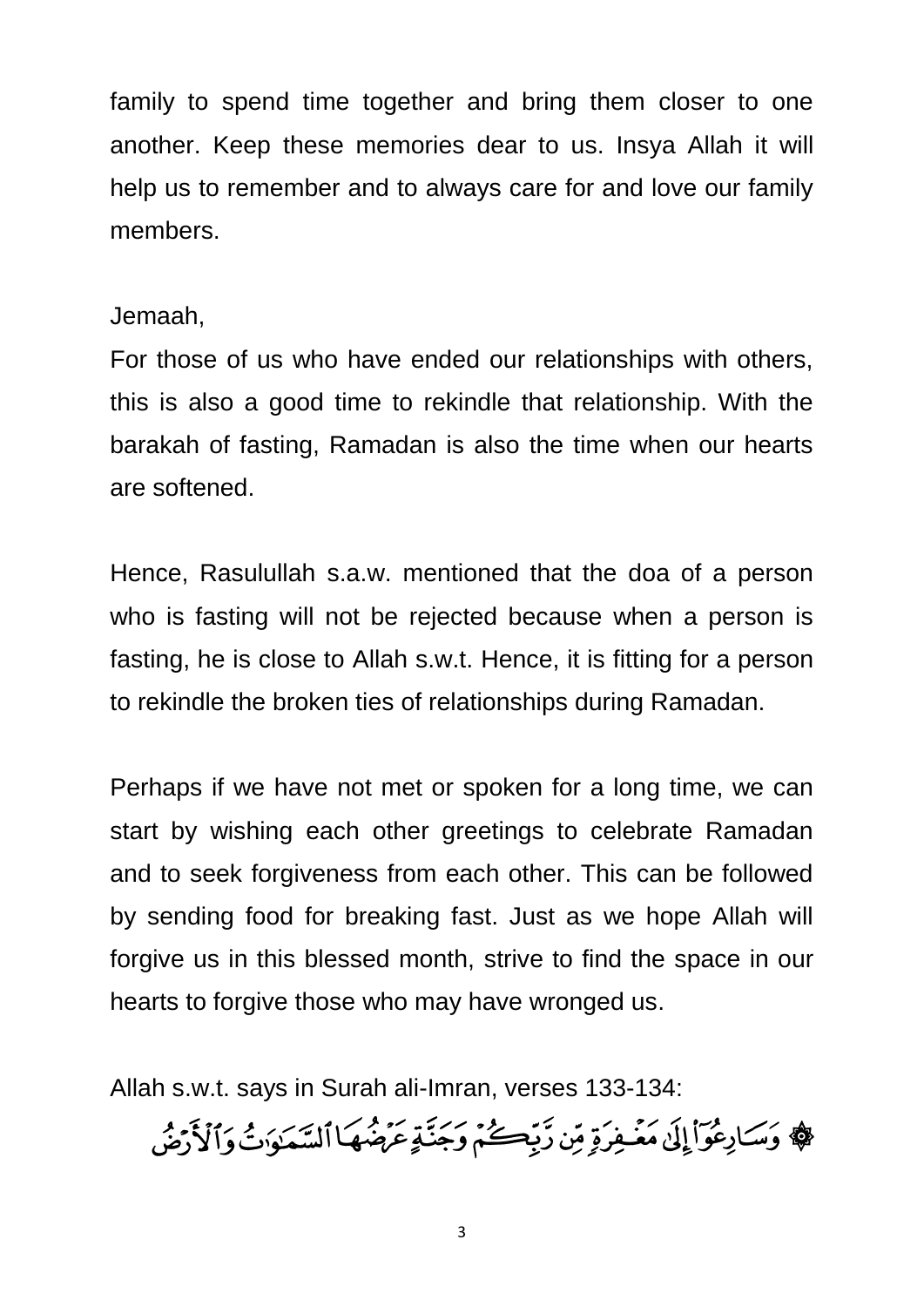

Which means: *"And hasten to forgiveness from your Lord and a garden as wide as the heavens and earth, prepared for the righteous. Who spend [in the cause of Allah] during ease and hardship and who restrain anger and who pardon the people and Allah loves the doers of good."*

Nabi s.a.w. said that those who enjoin good relations are those who do not retaliate what others do upon them. Enjoining good relations is when the other party (family member) refuses to, and we take the first step to rekindle the relationship. [Hadith reported by Imam Al-Bukhari]

Jemaah,

By having good, strong relationships with our family, it will contribute to our internal happiness, bring about a positive attitude in us, which will affect how we face the world and its challenges, because we know we have strong support to get us get through difficulties. And that strong support will impact our attitude and also our ability to succeed in studies as well as work. This is because a person who is happy at home will be full of determination at work and school.

4